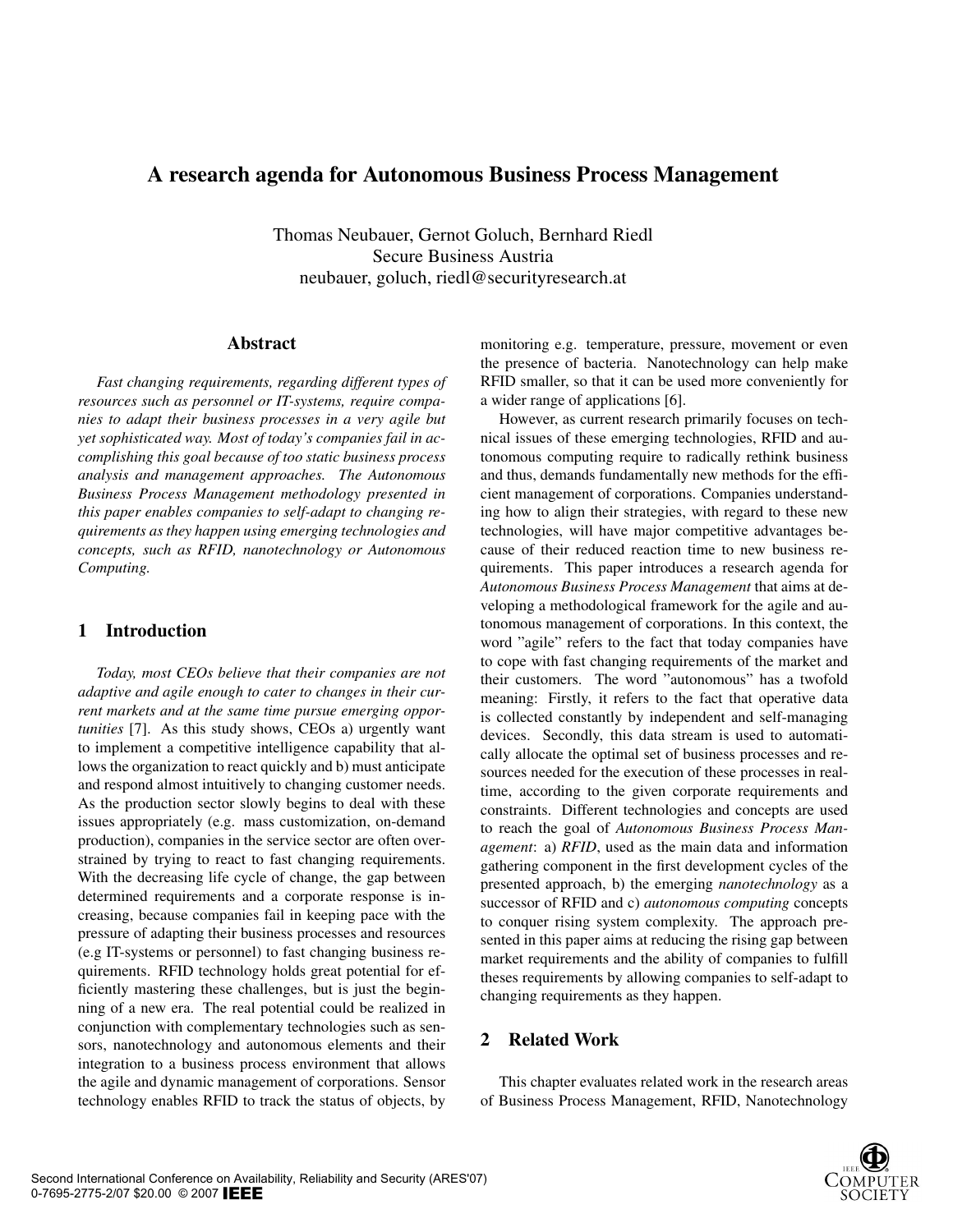as well as Autonomous Computing and identifies the major challenges regarding the efficient use and management of these technologies in the context of Autonomous Business Process Management.

#### 2.1 Radio Frequency Identification

Radio Frequency Identification (RFID) has gained increasing attention from research and industry over the past years. This emerging technology allows the contactless tracking and tracing of physical objects. On the one hand, the use of RFID promises to reduce costs and streamline business processes by improving efficiency as well as effectiveness. On the other hand, the upcoming RFIDtechnology forces companies to make use of the new opportunities in order to stay competitive. AMR Research [2] asked nearly 500 companies about their plans related to RFID-technology. A third of them are evaluating the use of RFID in 2006, whereas a quarter of the questioned participants are currently running pilot-projects. The range of applications varies from "Track and Trace", inventory management, asset tracking to quality control. As the price of RFID-Transponders, detectors and related middleware decreased to a level where more and more applications become reasonable, the RFID market is growing fast. Analysts predict tremendous growth for RFID in supply chain management during the next several years. For example, Venture Development Corporation expects the global shipments of RFID systems in manufacturing, logistics, and retail markets to reach \$4 billion in 2007, up from \$1.25 billion in 2004. The market size of ubiquitous network society enablers is estimated to grow to \$7 billion for 2008, and by 2015, the market may reach \$24 billion, according to several estimates [6].

Rainer Kerth, senior architect for IBM's RFID-division, says that the true return on investment on RFID will come when the technology is integrated within an enterprise's business process architecture. In fact, RFID could be considered one of the essential building blocks for a smoothly integrated service-oriented architecture (SOA). "The business process is, in fact, the one component in the overall RFID-infrastructure where you can actually generate return on investment significant value beyond the fact you just captured RFID-data" Kerth says. As detailed process descriptions are as essential as continuous maintenance and process advancement to be able to operate anticipatory, RFID can help to understand existing business processes. RFIDtechnology allows to adapt or merge existing analysis methods and especially to create new ones. Business process analysis using RFID could be done in less time, consuming fewer resources but with more measured parameters, such as density, weight or temperature. Today, it is industry standard to use random sampling to track and trace items, tools, or documents through a process. Further methods include workflow analysis [1], benchmarking, failure mode and effects analysis [17], checklists, workshops or interviews.

## 2.2 Nanotechnology

Although nanotechnology is just at the beginning of its development, the buzz surrounding nanotechnology is comparable to that at the dawn of the digital revolution, which changed the face of how business operates today. In near future, appliance of nanotechnology will raise an enormous demand for the development of approaches and methods for the integration of these devices into daily business. In the long run, nanotechnology is expected to adopt many tasks that are currently fulfilled by RFID-tags, but will also bring up new opportunities [20]. Therefore we focus on this emerging technology in our approach, due to the great opportunities regarding monitor and sensor possibilities of business process entities. Nanotechnology is an umbrella term that covers many areas of research dealing with objects that are measured in nanometers. As a result nanotechnology is a hybrid science combining engineering and chemistry, which concentrates on the design, synthesis, characterization, as well as application of materials and devices on the nanoscale. In contrast to the Internet, which applied new technologies to many existing processes and businesses, researchers and practitioners agree that nanotechnology is about creating entirely new materials, products and systems (and therefore markets), as well as making existing products faster, stronger and better [20]. Nanotechnology is expected to have huge effects on many industries. This emerging technology is considered to be the basis of \$1 trillion worth of products in the United States alone and will create anywhere from 800,000 to 2 million new jobs by 2015 [20]. As nanotechnology steadily enters evermore aspects of our life, it is becoming a foundation for the development of new materials as well as the development for new methods of computing [18]. Future scientific and technical needs for research and development at the nanoscale will have to concentrate on the following topics [5]: (a) nanotools to explore, analyze and manipulate at the nanoscale, (b) molecular assembly processes to construct novel materials and devise from nanoscale building blocks, (c) *new concepts for information technology*, (d) technologies to interface biological and synthetic systems and (e) the creation of a new knowledge base that will lead to major innovations in biological science and medicine. Focusing on information technology research in the field of system's integration principles and the development of design rules enabling the setup of complex architectures compatible with scalable technologies will be from vital and indispensable value [5].

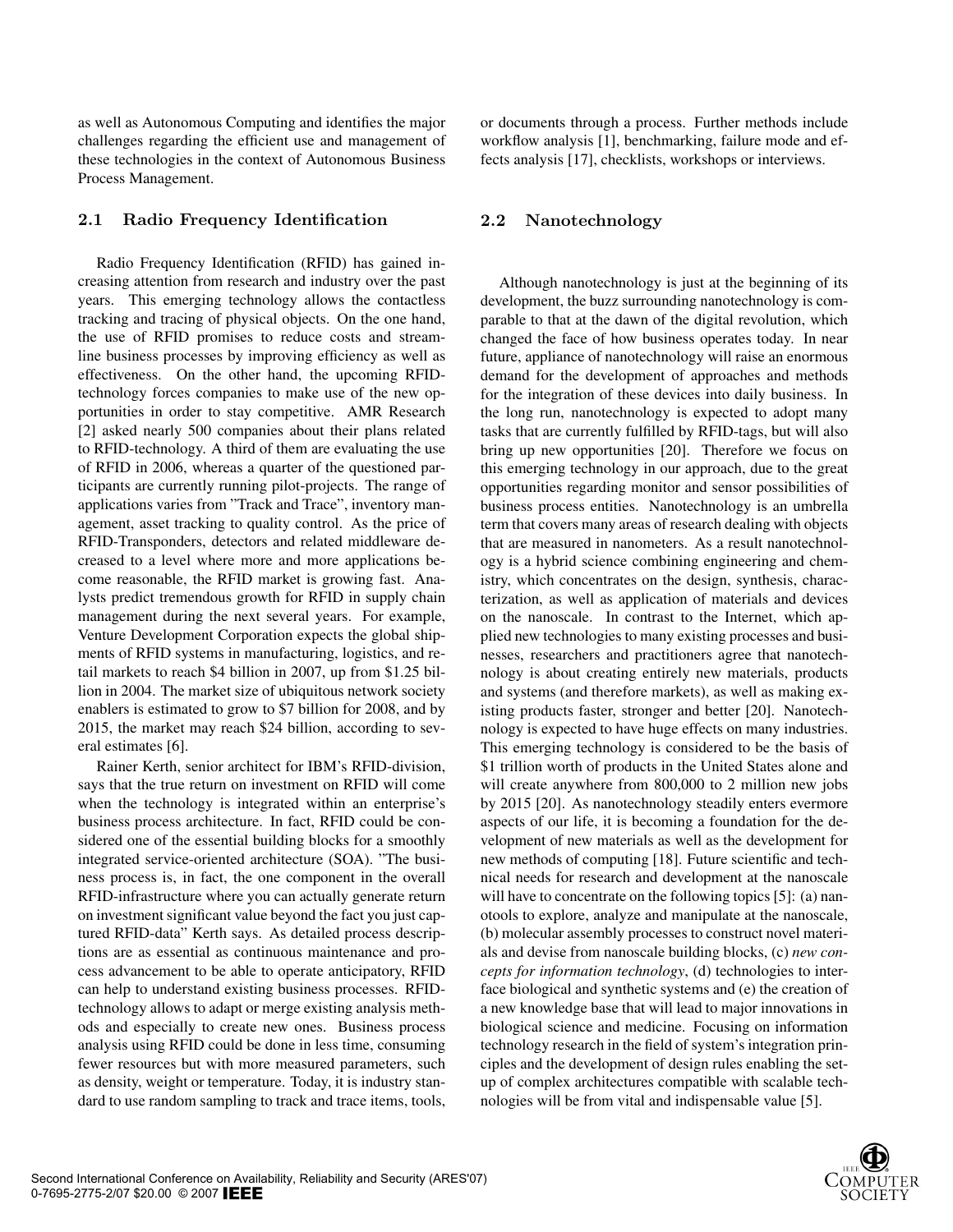## 2.3 Autonomous Systems

Pease [13] outlines a scenario for the application of Autonomous Networked Systems (ANTS) in 10-15 years, which will lead to the usage of self-managing and selfadapting mobile machines, able to handle specific tasks all by themselves. Moreover, he describes several techniques, which will be used by those machines, including RFID and nanotechnology, all combined within an autonomous system. Not addressed in this vision, and similar ones in the research field of autonomous networking systems, is the overall process of managing such systems by using business processes for the purpose of efficiently reaching a defined business goal, respectively the efficient management of data and information produced by such systems for the automatic definition and improvement of these business processes. Due to the increasing demand on dependable and effective computer systems, IBM proposed, inspired by the human body's autonomous nervous system, the Autonomous Computing concept as a valuable new approach in 2001 [10]: Indirect messages are sent to organs by autonomous controls at a sub conscious level, which regulate several "parameters", like breathing, temperature or heart rate, without any conscious thought. Implications for complex systems, such as computer systems, are the following: organized computing components building a network providing us what we need without any conscious mental or even physical input. Autonomous computing is an emerging area of study and a grand challenge for the entire IT community. Some components of this technology are already up and running, but complete autonomous systems do not exist yet. Autonomous computing is a radical change in the way businesses, academia and even the government design, develop, manage and maintain computer systems. Autonomous computing calls for a whole new area of study and a whole new way of conducting business.

IBM states several key challenges in the research field of Autonomous Computing [10]. "System Identity" covers the problem of systems knowing their boundaries extend, enabling them to make transactions with other systems, e.g. it is vital for designing fully autonomous systems to answer questions like: "How will we design our systems to define and redefine themselves in dynamic environments?" The building of consistent interfaces and points of control, while allowing the system to act in a heterogeneous environment, is another major research area subsumed under the keyword "Interface Design". Finding a systematic approach, which enables us to unite a constellation of autonomous components into a federated system, is probably one of the most thrilling research tasks for the next period in Autonomous Computing. Research issues, such as "Standards" and "Adaptive Algorithms", should enable system designers and architects to equip their systems to deal with changing environments and transactions. Following Asprey, there are five main research questions, respectively problems in the field of Autonomous Computing [4]. The first question listed is "Understanding and controlling emergent behavior" of system components, followed by the problem of "Learning in multi-agent systems". Models for "Negotiation and optimization" are needed for interaction between autonomous elements and for self-optimization. Solutions for the research problems "Architectures and networks" and "Programming languages and computational models" in the field of Autonomous Computing are required to make autonomous systems work with high performance and accuracy.

## 2.4 Challenges on the way towards Autonomous Business Process Management

As mentioned before, today's companies heavily depend on IT systems. Currently, Autonomous Computing focuses on solving technical issue of corporate IT-systems. However, the main challenge that demands the definition of fundamentally new methods and approaches is the consideration of the corporate business processes as an intermediate layer between business and IT. Therefore, known problems from the field of Autonomous Computing must be elaborated and adapted to the wider research field of business process management to generate a holistic approach and the following challenges have to be solved on the way towards realizing this vision:

- To stay competitive, processes have to be adapted and optimized for the use with RFID. Therefore it is necessary to understand the existing processes and to analyze the work flow of daily operations in the most realistic way. Traditional business process analysis that comprises the manual analysis and modeling of business processes is cost intensive and time-consuming. Studies show that up to 60% of workflow projects are used just for the definition of workflow models [9]. Moreover, traditional methods are error-prone, because experience and know-how serve as the basis. The automatic definition of process models provides better results regarding the criteria: completeness, minimality and specificity.
- According to Asprey [4], one of the grand research challenges of the 21st century in the field of information technology is to conquer system complexity. The increasing complexity of IT systems combined with a shortage of skilled IT professionals leads towards an inevitable need for a change in today's computer systems. Companies nowadays spend estimated 33% - 50% of their total cost of ownership for recovery

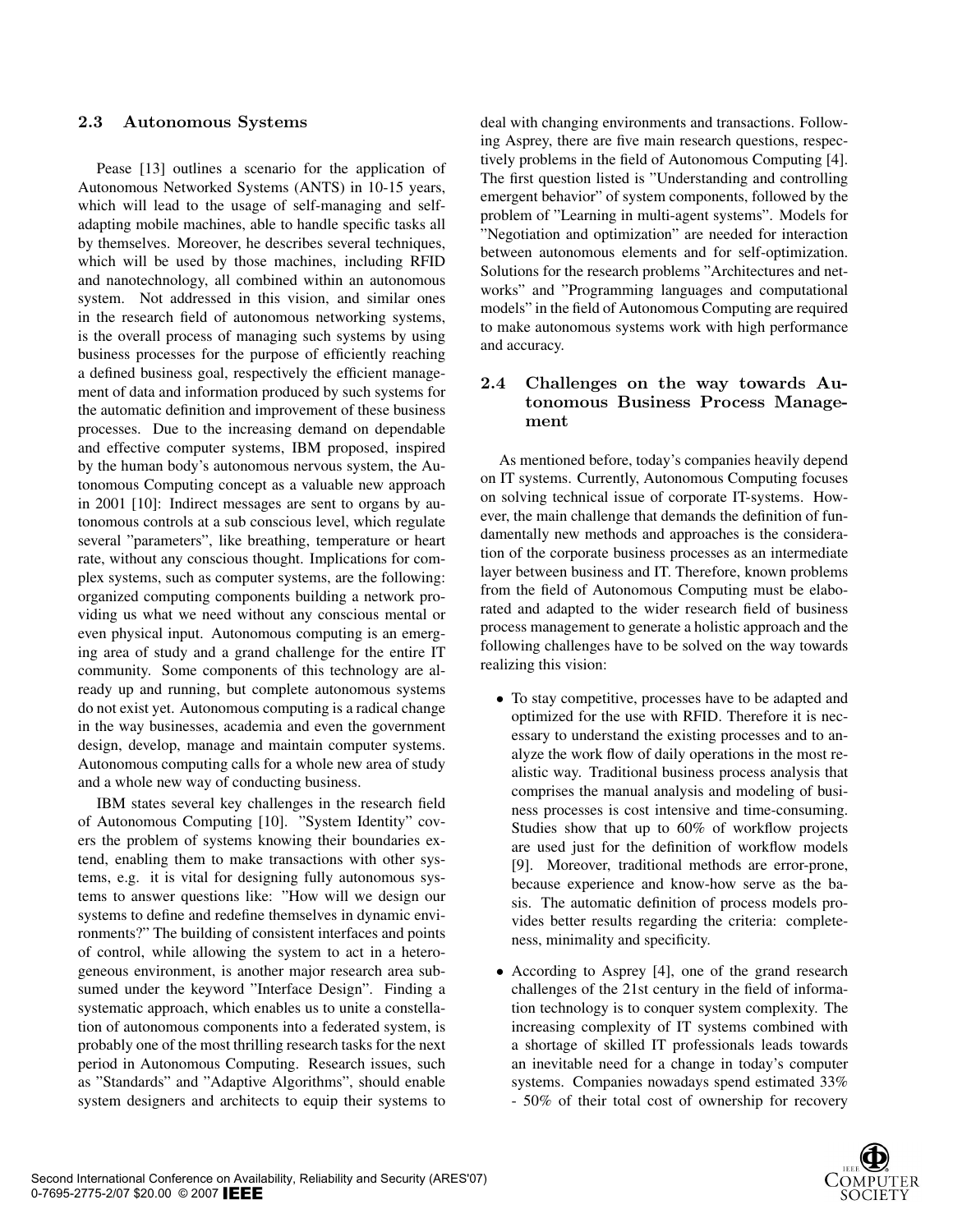from or preparation for failures and 80% of their IT investments on administration, minor improvements and maintenance [12].

- The simultaneous explosion of information and integration of technology into everyday's life brought on new demands for how people manage and maintain computer systems. Demand is already outpacing supply when it comes to managing complex and even simple computer systems. Unfilled IT-jobs in the United States number in the hundreds of thousands. Even in uncertain economic times, demand for skilled IT workers is expected to increase by over 100 percent in the next six years.
- There are important technical, security and privacyrelated challenges for enabling technologies such as RFID and RFID-supported sensors. RFID is by design easy to intercept, therefore, cryptographic safeguards are needed to guarantee confidentiality. Interoperability and standardization are required to ensure secure and reliable technological platforms in developing a stable network society. While the opportunities are immense, the scope and magnitude of potential threats and misuse grow correspondingly. In light of technical developments in RFID, there is an increasing need to ensure data protection and privacy. Even consumer boycotts were organized against companies planning the introduction of RFID, regarding concerns that such information-tracking will infringe on personal privacy and civil liberties. Information may also be misused (e.g. in "identity theft" fraud schemes), while concepts such as "ubiquitous surveillance" and the tracking of employees is soon becoming reality.

## 3 Autonomous Business Process Management - Research Agenda

The primary aim of our research agenda is the development of a new methodology for the agile and autonomous management of corporations. *Autonomous Business Process Management* (ABPM) starts from leading edge results in business process management, Autonomous Computing, RFID and nanotechnology. Therefore, the presented approach firstly aims at developing a method for RFID-driven business process analysis (Figure 1, part 1). This new approach means a fundamental change in business process analysis, as the actual state of business processes will be defined using RFID. To allow the automatic processing of data, collected during business process analysis, there is a need for further research regarding new methods and algorithms. Secondly, the project aims at developing a new methodology that allows the dynamic generation,

autonomous adaptation and maintenance of business processes and the allocation of corresponding resources (such as IT-systems, personnel, ...) according to current corporate needs, restrictions and the corporate strategy (Figure 1, part 2). Exemplarily, in a hospital, several business process en-



**Figure 1. Autonomous Business Process Life Cycle**

tities are tagged, respectively monitored, in real-time. The term "resources" refers to traditional resources, such as staff or computer systems, but also includes resources tagged with RFID, nanotechnology or autonomous devices such as ANTS. In the business process analysis phase, the gathered data is used to map the structure and business processes into the ABPM system. In the ongoing daily business, entities are monitored in real-time and gathered data is used as input for the ABPM system. At this point autonomous system concepts, such as self-adaptation, self-healing or selfoptimization are used to optimize and adapt those business entities respectively corresponding processes. A sudden case of emergency for instance changes the need and availability of resources from one second to the other. At the same time the processes that are optimized to defined standard scenarios are obsolete and it is required to reallocate the available resources in dependence to the current corporate needs within seconds to allow the optimal reaction to the changed environment.

*"Civilization advances by extending the number of important operations which we can perform without thinking about them."* (Alfred North Whitehead, 1861-1947). This quote implies that millions of businesses, billions of humans that compose them, and trillions of devices that they depend upon all require the services of the IT industry to keep them running. The problem of system's complexity and the way different systems work together is creating a shortage of skilled IT workers to manage all the IT systems. This problem will grow exponentially, just as our dependences on technology will do. The solution may lie in automation,

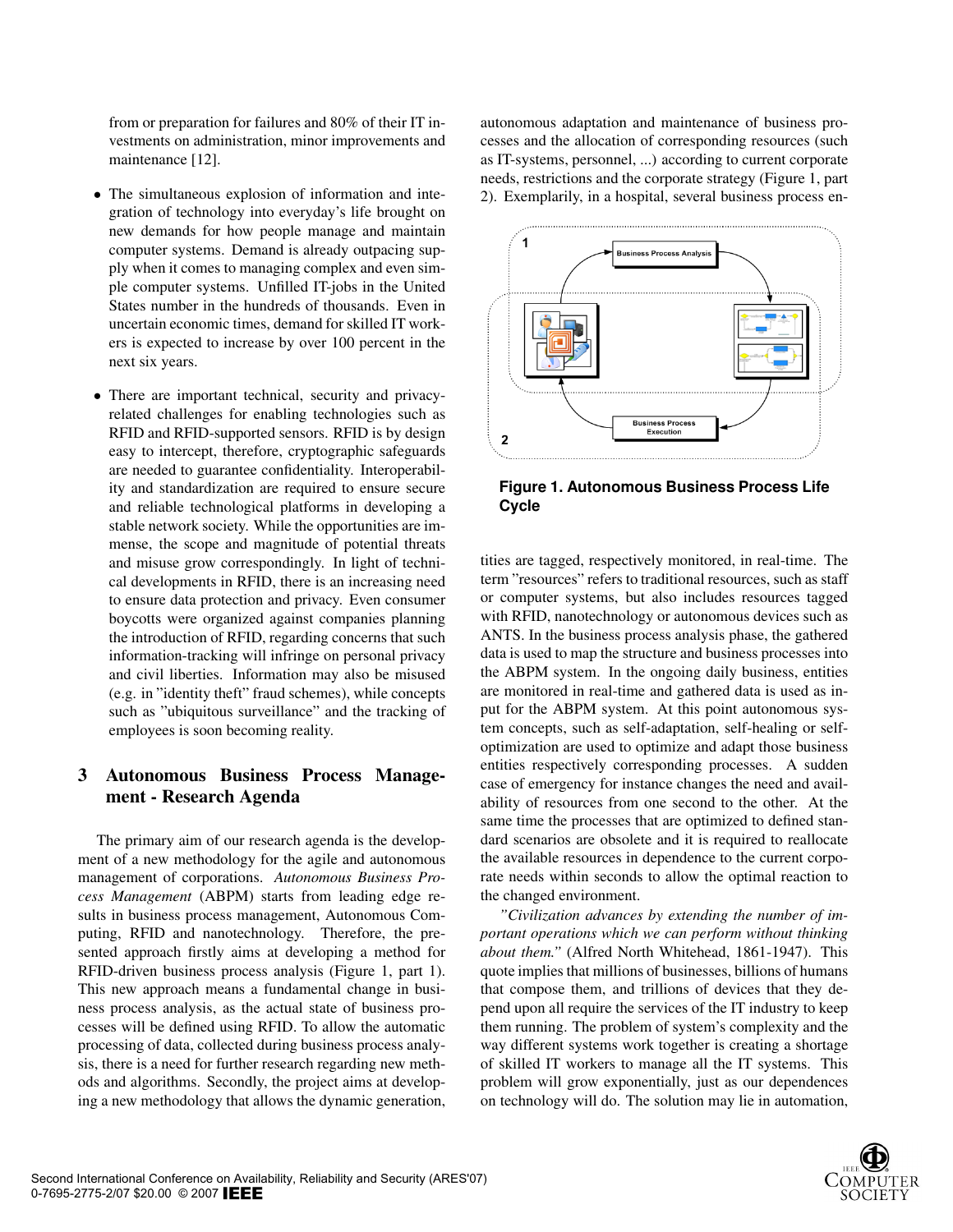or creating new capacities where important computing or business operations can run without the need of human intervention.

## 3.1 RFID-driven Business Process Analysis

RFID is not only capable of leading to new business processes, due to its ubiquitous nature, it can help to understand existing ones. A detailed process description is as essential as continuous maintenance and process advancement to be able to operate anticipatory. RFID-technology now allows to adapt or merge existing analysis methods or to create new ones. As we mentioned in the section before, a detailed workflow analysis could be done in less time with more adequate parameters. Today, it is standard to use random sampling to track and trace items, tools or documents through a process. By using RFID (or nanotechnology) it is possible to think about tracking all items through the workflow to measure the time they rest or the time they move from one station to another. The output of such an analysis could lead to shorter periods and it could improve process quality and transparency.



**Figure 2. Autonomous Business Process Analysis**

This approach provides an alternative to traditional business process analysis. Figure 2 shows the conceptual architecture of RFID-driven Business Process Analysis. The data of the relevant objects is collected using RFID tags (1) and RFID scanners (2). The gathered data is stored in a data collection (3) that serves as the basis for the automatic definition of the required business process (4). The major challenges for an efficient analysis of business processes by using RFID are:

- The definition of new methods and algorithms for installing the appropriate number and the adequate placement of readers within the organization's facility, as well as proper placement to avoid reader interference from other electro-magnetic radiation. Optimizing the placement of the RFID components is needed to create the appropriate kind of interactive environment in which RFID-related information can express its value [14].
- The definition of new methods and algorithms for efficient analysing, and interpreting data collected by using RFID for the generation of business processes and business process variants. These methods have to react in real-time to changing requirements and the agile environment.
- RFID allows tracking all items and resources of a workflow and measuring the time they remain standby or their processing time. The advantages of an automated analysis is a reduced use of resources (such as time and costs), as well as an improvement of process quality and transparency.

## 3.2 The Self-adapting Corporation

Figure 3 illustrates the way to the self-adapting (autonomous) corporation; thus passing several levels of business process management. Today's business process management techniques and tools comprise the basic level, requiring extensive highly skilled staff to analyze system or manually generated data leading to corresponding actions in the corporation, the managed level, where data, analysis and action is managed by corresponding tools, and the predictive level, enabling staff to work with already correlated data sets leading to recommended actions, of business process management. More sophisticated models such as agent based models [11, 22], touch the adaptive level of business process management by proposing system architectures which could be able to not only recommend but take actions concerning corporate business processes creation and optimization. Sterritt [19] identified several properties for building an autonomous system: An autonomous system has to adjust to changing circumstances (self-configuring), ensure effective recovery in case of faults (self-healing), be able to monitor and optimize its performance (self-optimizing), and defend against malicious attacks (self-protecting); thus leading to the main goal: a policy-driven self-managing system.

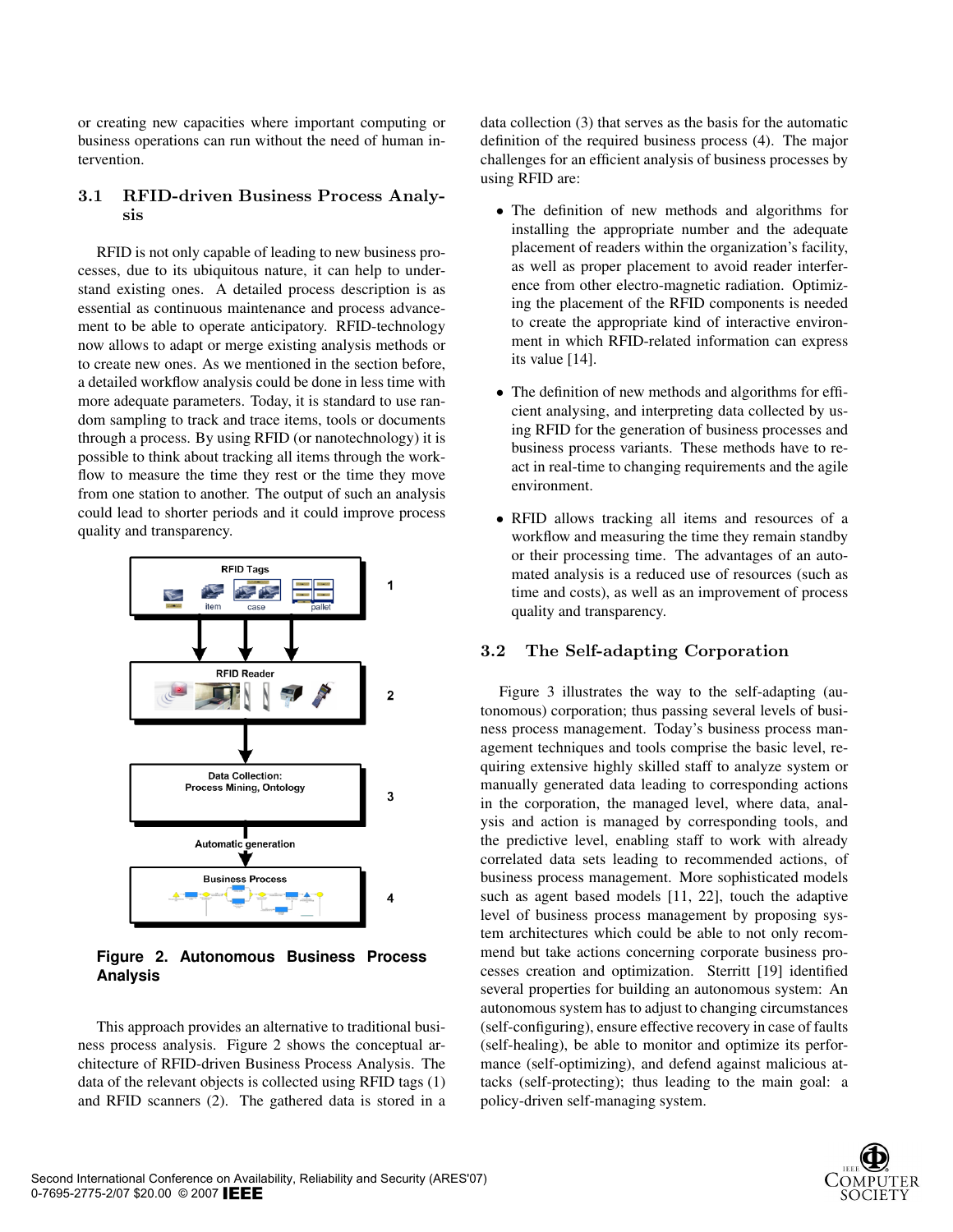

**Figure 3. Manual to Autonomous Business Process Management**

To comply with the objectives stated above specific attributes are necessary: The awareness of the system's internal state (self-aware), which has to be monitored (self-monitoring) and, if an adaptation has to be implemented, adjusted (self-adjusting), and external conditions (environment-aware) [19]. Sterritt and Bustard [19] outline two approaches for autonomous element's behavior and structure creation: through system engineering (a-priori done by domain experts) or adaptive learning (a-posteriori done by autonomous elements and corresponding rule sets). The key concept of any autonomous architecture respec-



**Figure 4. Autonomous Element in ABPM**

tively system is the autonomous element, which is defined as a component that is responsible for managing its own behavior in accordance with policies, which reflect the system's goals and how these goals should be accomplished.

Furthermore the autonomous element is responsible for the interaction with other autonomous elements to provide or consume computational service [21]. Sensors monitoring the behavior and comparing this with expected results, and effectors executing specific actions create a control loop [8]. In computer systems such an autonomous element (e.g. databases, web servers, etc.) consists of its main functionality (e.g. providing a database service) and specific implemented interfaces (e.g. a negotiation and binding interface) [21], which are used to implement the needed autonomous behavior. On the way towards Autonomous Computing systems today's power driven computing paradigm will need to transform to a data-driven paradigm. Granular and scattered computing devices will become more important than individual computers and response time instead of processor speed will be the number one benchmark for computing devices. Establishing a business process management system, respectively architecture, the autonomous level (compare figure 3) is our dedicated goal: Agile adaptation to current needs and restrictions of the corporate environment, enabled by the "real-time corporation" and automatic adaptation to given strategies, preferences and restrictions, will lead to the autonomous characteristics of self-adaptation, self-healing, self-protection and self-optimization of the corporation.

The "real-time" corporation consists of two main layers: the "real" corporate layer and the mapped computer simulated layer. Figure 4 visualizes these two layers, where the corporate layer includes the business process entities (e.g. an employee) and the corresponding sensor, and the mapped simulated layer comprises the corresponding autonomous elements, which provides functionality to reach the autonomous behavior of the whole composed (abstract) element (= business process entity and autonomous element). The autonomous element monitors the business pro-

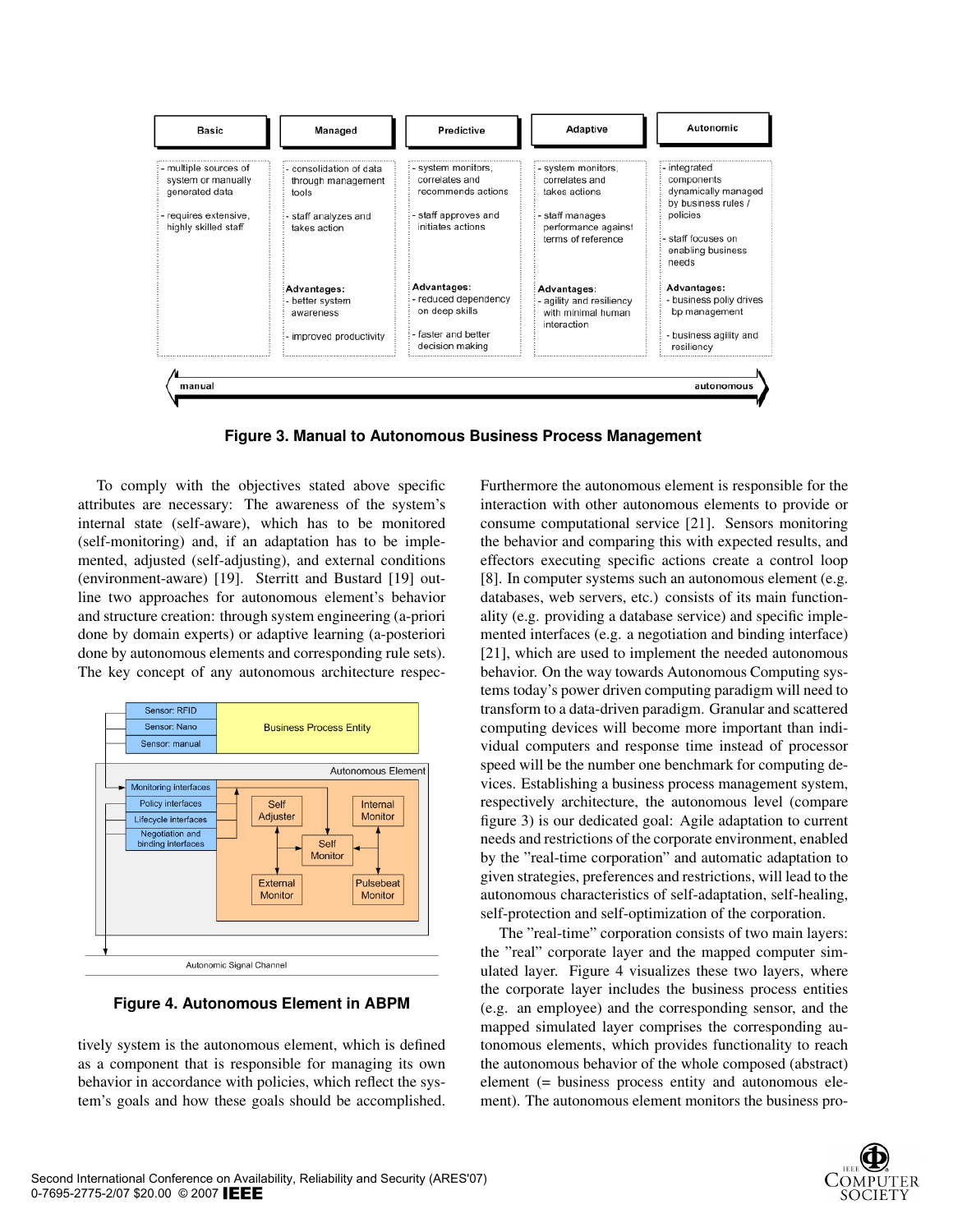cess entity via specific sensors (RFID, nano and/or manual), passing the data on to the self-monitor, which serves as central communication point. The external monitor analyzes and correlates this data and sends corresponding cognitions back to the self-monitor which passes it on to the self-adjuster. This module takes actions (e.g. a new service negotiation or optimization) according to specified business and system policies. The internal state of the element is monitored by the internal-monitor, which communicates corresponding analyzed data to the self-adjuster. The pulsebeat-monitor provides status information to other (authorized) elements via the autonomous signal channel. Beside the functionality of the self-adjuster stated above, all negotiations with other elements (superior or not) are handled by the elements negotiation module. Communication to other elements is established via well-defined interfaces comprising monitoring, policy, lifecycle, negotiation and binding activities.

## 3.3 Privacy and Trust

RFID tags offer information to every device which provides the necessary magnetic induction field to activate these tags. Hence an attacker, equipped with an adequate reader, could gain access to the data in the system and compromise the privacy e.g. of persons equipped with a RFID-tag. To avoid the scenario of plain-text access to information on our devices, we apply encryption of all data stored on RFID tags. Moreover, especially in the field of autonomous business process management where the combination of tags related with a timeline represents the actions employees set, it is necessary to appropriately handle the privacy issues that arise. Therefore, we propose an architecture that solves these privacy issues by concealing the collected data. We base our approach on a technique called pseudonymization (cf. [16]). Pseudonymization is an approach, where the identification data and the concealed data are stored separately in different databases. As the autonomous elements in our system represent people in the real world, it is necessary to assure the privacy of these people. By developing specific methods for the pseudonymization of the collected data we strive for granting the privacy of the participating persons. Furthermore, there are several potential attacks on a RFID-infrastructure: a) traditional hacking attacks, for example SQL- injections or buffer overflows, b) worms, which reproduce themselves by copying their content to another tag by compromising the middleware of the system and c) viruses are able to replicate without a proper network connection [15].

#### 3.4 Benefits of the proposed approach

The return of investment (ROI) of using RFID depends on how corporations make use of this new technology. For example, if they only use RFID as a bar code replacement and do not adapt their underlying business process, the result will be suboptimal. Thus, companies are currently challenged to identify the potential of using RFID technologies. Many corporations argue that the ROI does not justify the initial investments for process re-engineering, the change of the IT-environment and integration. Others hesitate to make decisions without the existence of strong standards, or worry about privacy and social issues. In addition to these barriers, realizing the full potential of RFID within the organization's internal operations will require cost intensive integration with existing enterprise systems applications and likely business process redesign [3]. The expected benefits of the approach proposed in this paper are:

- RFID-driven business process analysis allows the fast and effective analysis of business processes. Compared to the use of traditional approaches for business process analysis, a significant reduction of cost and time can be expected because in traditional business process management projects about 60% of the effort are used for process analysis [9]. Moreover, problems of existing approaches such as faulty and biases data, can be reduced to a minimum.
- The reduction of administrative effort in terms of corporation system's stability and availability is another major expected benefit of the proposed approach. Additionally, a higher security level and fewer system or network errors are accomplished due to the autonomous system objectives self-healing and selfprotection.
- Due to the proposed agile, respectively self-adapting autonomous business process management architecture, optimal adaptation of business processes and corresponding IT-systems to the corporate needs is accomplished. The proposed business process analysis and management approach guarantees simplified user experience enabled by a responsive real-time system.
- The proposed system enables faster reactions regarding unexpected events, which leads to cost reduction, and in the case of e-Health appliance even to saving of lives. Additionally, the vision of enabling self-optimizing business processes is realized by shifting available resources automatically from lower-order to higher-order business and negotiating, respectively adapting, trading relations between different business process entities.